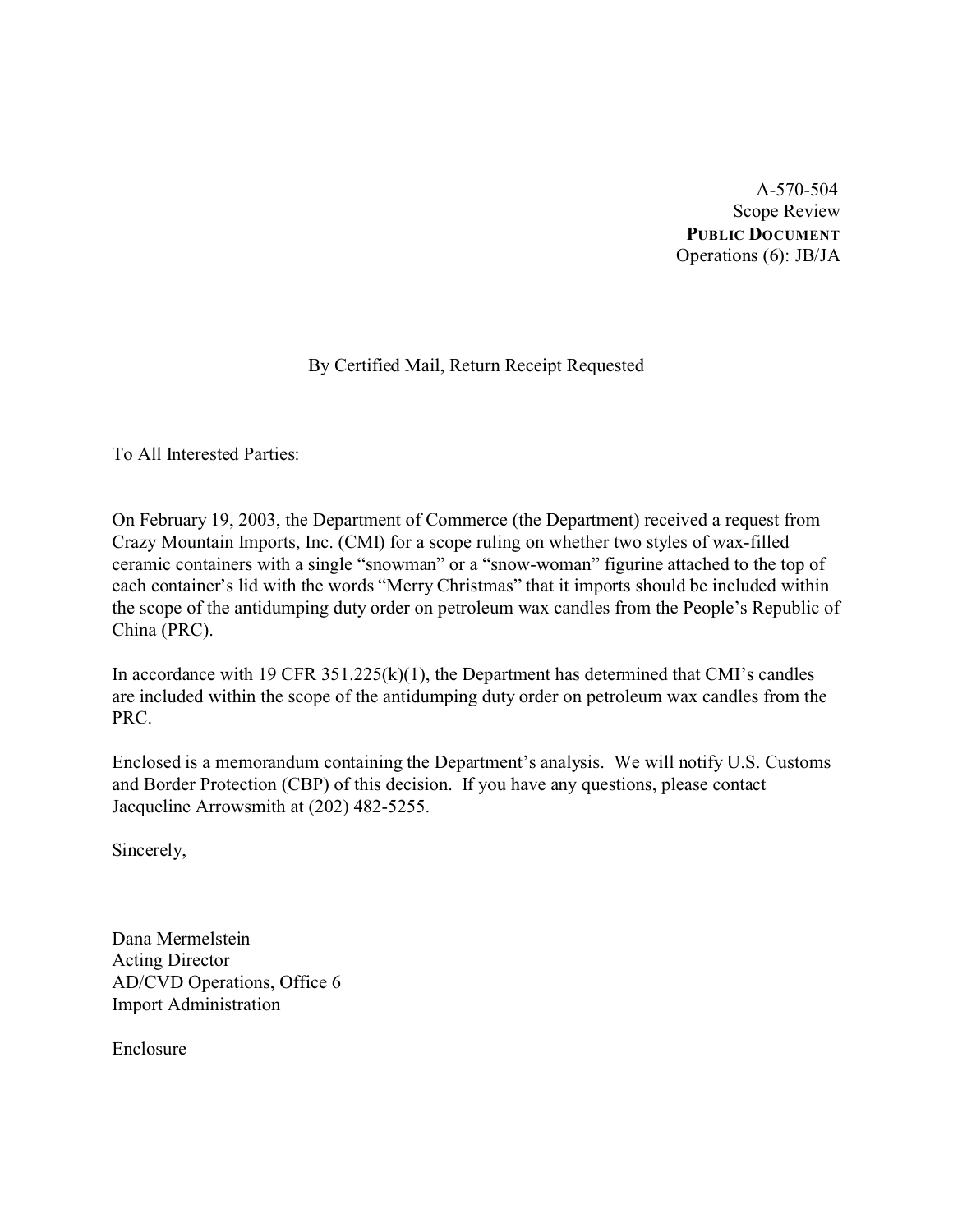A-570-504 Scope Review **PUBLIC DOCUMENT** Operations (6): JB

| <b>MEMORANDUM FOR:</b> | Barbara E. Tillman<br><b>Acting Deputy Assistant Secretary</b><br>for Import Administration                                                             |
|------------------------|---------------------------------------------------------------------------------------------------------------------------------------------------------|
| FROM:                  | Dana Mermelstein<br><b>Acting Director</b><br>AD/CVD Operations, Office 6                                                                               |
| <b>SUBJECT:</b>        | Final Scope Ruling: Antidumping Duty Order on Petroleum Wax<br>Candles From the People's Republic of China (A-570-504);<br>Crazy Mountain Imports, Inc. |

### **Summary**

On February 19, 2003, the Department of Commerce (the Department) received a request from Crazy Mountain Imports, Inc. (CMI) for a scope ruling on two types of wax-filled ceramic containers with a single "snowman" or a "snow-woman" figurine attached to the top of each container's lid, each with the words "Merry Christmas" on one side of the container, to determine whether these two candles should be included within the antidumping duty order on petroleum wax candles from the People's Republic of China (PRC). Antidumping Duty Order: Petroleum Wax Candles from the People's Republic of China, 51 FR 30686 (August 28, 1986) (Order). In accordance with 19 CFR  $351.225(k)(1)$ , we recommend that the Department determine that CMI's two types of "Merry Christmas" figurine wax-filled containers should be included within the scope of the Order.<sup>1</sup>

<sup>1</sup> The Department has developed an Internet website that allows interested parties to access prior scope determinations regarding the Order. This website lists all scope determinations from 1991 to the present. It can be accessed at [http://ia.ita.doc.gov/download/candles-prc-scope/. The Department will update the website](http://ia.ita.doc.gov/download/candles-prc-scope/,) [periodically to include newly issued scope rulings.](http://ia.ita.doc.gov/download/candles-prc-scope/,)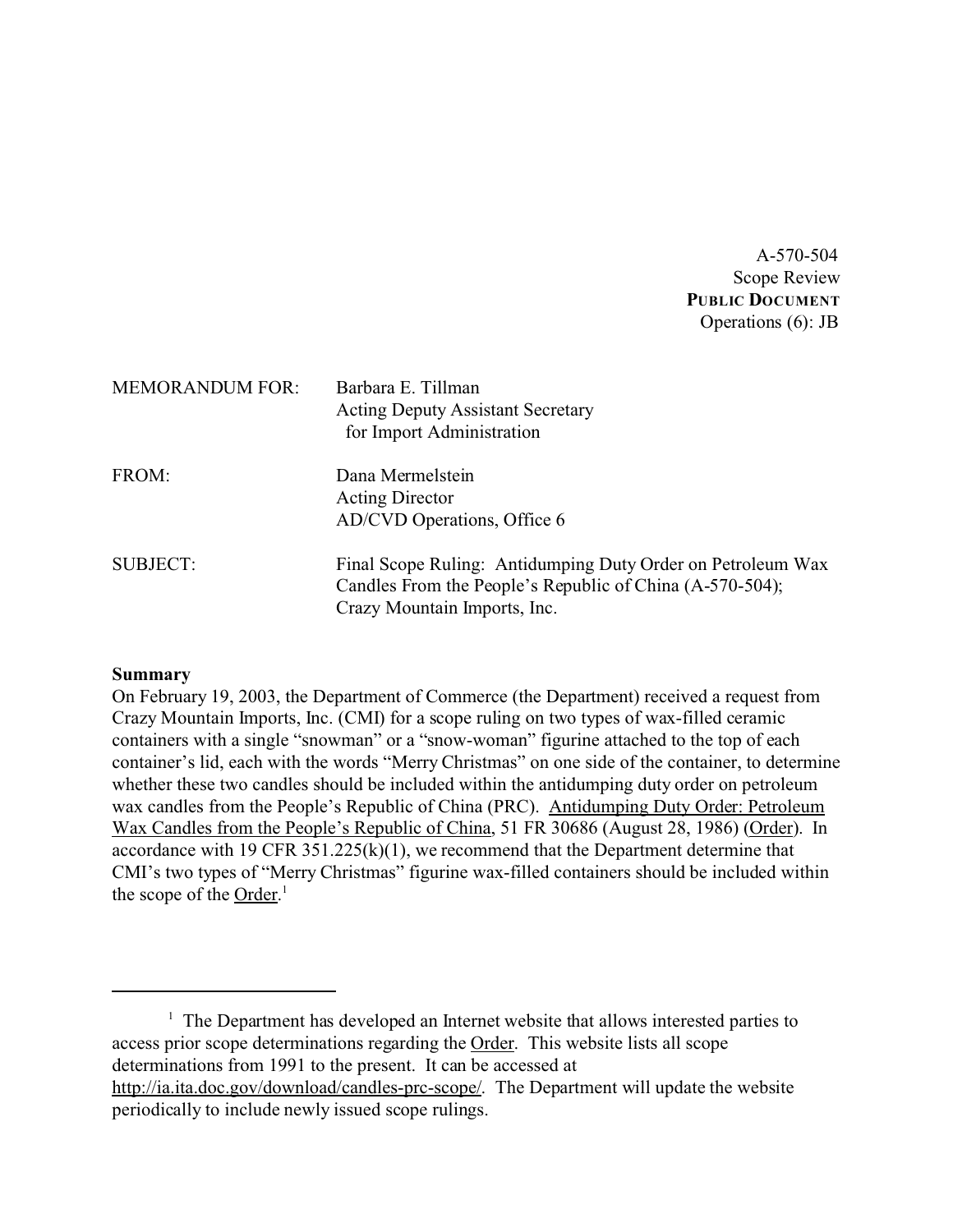### **Background**

CMI filed its request for a scope ruling in proper form on February 19, 2003. The National Candle Association (NCA), petitioner and an interested party in this proceeding, filed rebuttal comments to CMI's request on October 28, 2004.

## **Product Description**

CMI's request concerned two petroleum wax-filled ceramic container candles with lids that have figurines resembling either a "snowman" or a "snow-woman." The ceramic wax-filled container with either a "snowman" or a "snow-woman" figurine lid are reported to be "goods that are sold with the Christmas decorations and considered a Christmas decoration by the facilities that sell them." See CMI February 19, 2003, submission at 1. CMI provided a sample of its "snowman" and "snow-woman" wax-filled containers.

The "snow-woman" candle is a ceramic wax-filled container in the shape of a cylinder with a navy blue color, with painted white snowflakes and the words "Merry Christmas" printed in white letters on one side. The lid to the ceramic wax-filled container has a figurine attached to the top of the lid that resembles a "snow-woman" holding a gingerbread man. The "snowwoman" is painted with details including a brown plaid coat, a red and green plaid scarf, a navy blue winter hat and gloves, rosy cheeks, and a carrot nose. The Department measured the ceramic wax-filled container candle base and found it to be 2-5/8 inches in height and 2-1/8 inches in diameter. The Department further found that the overall height of the candle with the "snow-woman" figurine lid is 5-3/8 inches. The "snow-woman" figurine lid is not permanently attached to the candle base and must be removed to expose the wick and burn the candle.

The "snowman" candle is a ceramic wax-filled container in the shape of a cylinder with a white color and embossed snowflakes, with the words "Merry Christmas" printed in navy blue letters. The lid to the ceramic wax-filled container has a figurine attached to the top of the lid that resembles a "snowman" holding a small white pine tree and a white bird. The "snowman" is painted with details including a navy blue suit, a white and blue striped scarf, a navy blue top hat, black boots, rosy cheeks, and a carrot nose. The Department measured the ceramic wax-filled container candle base and found it to be 2-5/8 inches in height and 2-1/8 inches in diameter. The Department further found the overall height of the candle with the "snowman" figurine lid to be 5-3/4 inches. The "snowman" figurine lid is not permanently attached to the candle base and must be removed to expose the wick and burn the candle.

### **Crazy Mountain Imports, Inc.'s Comments**

In its February 19, 2003, submission, CMI argues that its figurine candles, containing the words "Merry Christmas," should not be included within the scope of the Order, based on information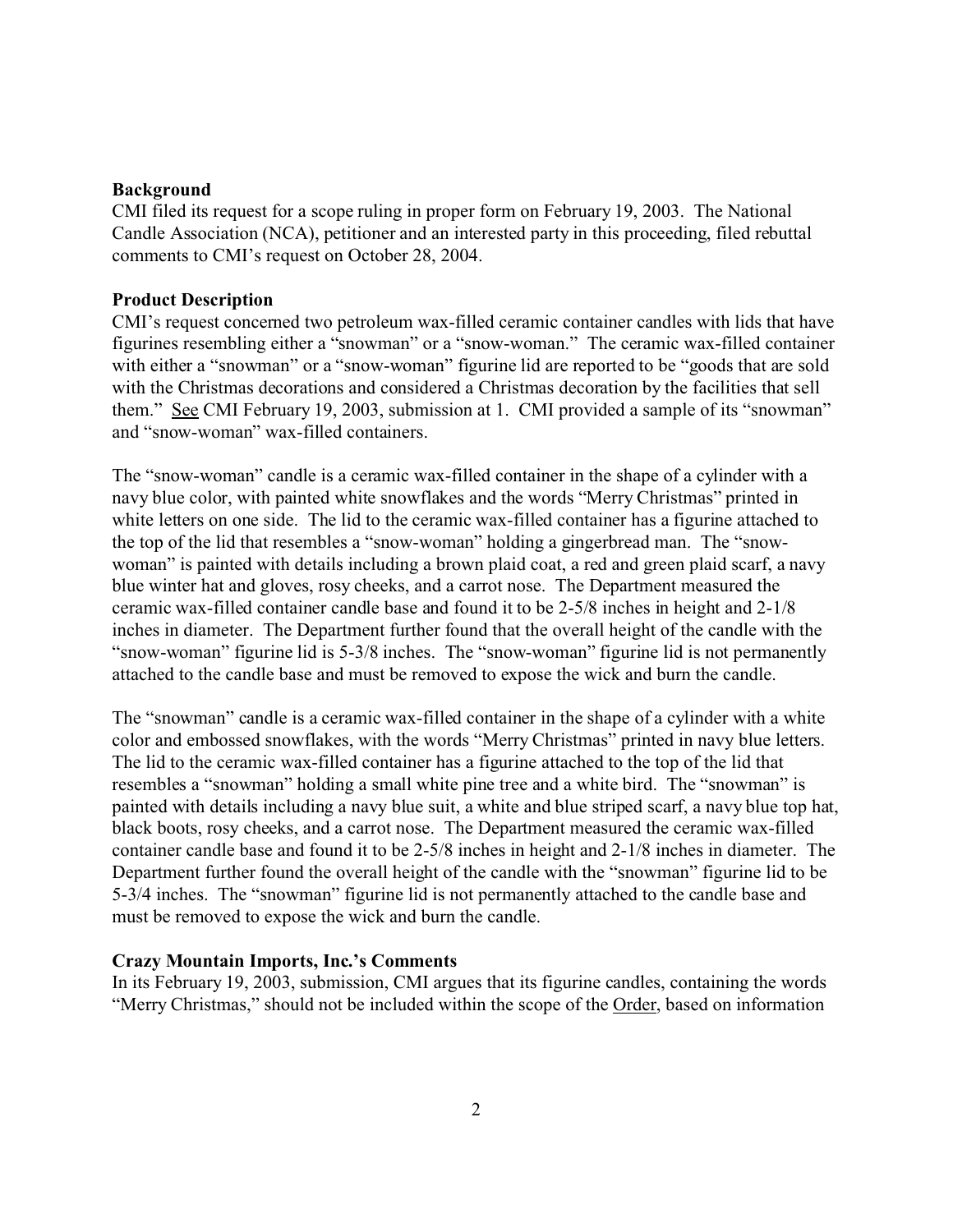contained in the 1987 Customs Notice,<sup>2</sup> because its figurine candles are clearly marked with the words "Merry Christmas." Additionally, CMI argues that its figurine candles "are sold with the Christmas decorations and considered a Christmas decoration by the facilities that sell them." See CMI February 19, 2003, submission at 1.

Further, as part of its February 19, 2003, submission, CMI included a copy of Public Bulletin Number 02–005 issued by the Port of Los Angeles Customs Service, which provided information regarding CBP's interpretation of the scope of the Order, as well as additional information regarding examples of candles that are not covered by the scope of the Order. Specifically, CMI argues that, Public Bulletin Number 02-005, provides that candles containing certain holiday scenes or words, including the words "Merry Christmas," do not fall within the Order's scope, as long as such scenes or words are clearly recognizable; as such, its candles should not be included within the scope of the Order. See CMI February 19, 2003, submission at 4.

#### **NCA's Comments**

Petitioner argues that both of CMI's candles are petroleum wax candles made in the PRC having fiber or paper-cored wicks and that both are wax-filled containers that are listed within the inclusive language of the Order's scope. Petitioner maintains that CMI's candles are not in the shape of identifiable objects and are not designed for use only in connection with the Christmas season and, therefore, fall within the scope of the Order.

According to the NCA, neither of these candles are figurine candles, but rather, they are waxfilled containers. Petitioner states that the figurines on top of the lid can be removed when the lid is removed, and the wax-filled container can be used by itself, and must be considered by itself. Petitioner argues that the snowman figurines do not change the wax-filled container into the shape of an identifiable object. Petitioner maintains that in the American Greetings scope request, the Department determined that the candle was in the shape of a taper and the snowmanshaped figurine, which formed the base of the candle, was not sufficient to render the candle an identifiable object. See Final Scope Ruling - Antidumping Duty Order on Petroleum Wax Candles From the People's Republic of China (A-570-504); American Greeting Corporation.

<sup>&</sup>lt;sup>2</sup> The Customs Notice was a notice issued by the Department of Commerce to U.S. Customs and Border Protection (CBP) in connection with a July 1987 scope determination concerning an exception to the Order for novelty candles, which states:

The Department of Commerce has determined that certain novelty candles, such as Christmas novelty candles, are not within the scope of the antidumping duty order on petroleum-wax candles from the People's Republic of China (PRC). Christmas novelty candles are candles specially designed for use only in connection with the Christmas holiday season. This use is clearly indicated by Christmas scenes and symbols depicted in the candle design. Other novelty candles not within the scope of the order include candles having scenes or symbols of other occasions (e.g., religious holidays or special events) depicted in their designs, figurine candles, and candles shaped in the form of identifiable objects (e.g., animals or numerals).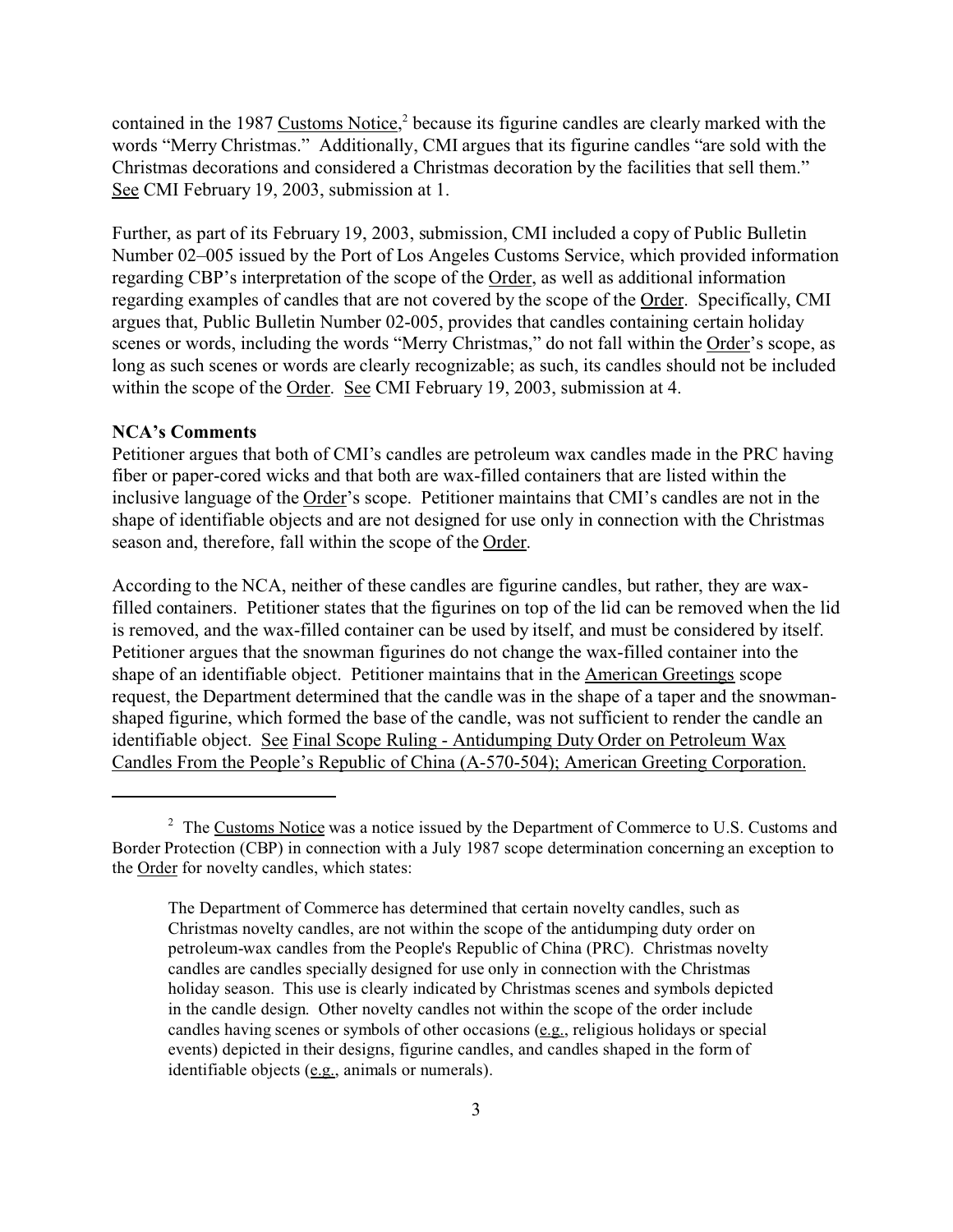(May 4, 2000). Petitioner further states that the Department determined that "nothing in the design of the snowman figure suggests any specific holiday or special event; as such, the figurine does not limit the candle to use solely in connection with the Christmas holiday." See id. Thus, petitioner contends, the Department determined that the American Greetings candle did not qualify for exclusion, either as an identifiable object, or as a holiday novelty candle. With respect to the small hand-written phrase "Merry Christmas" on one side of the candle, petitioner argues that this phrase does not appear on any other side or the top or bottom of the wax-filled container. Because this phrase cannot be viewed from multiple angles, petitioner maintains that this does not qualify the candles as Christmas novelty candles.

#### **Legal Framework**

The Department examines scope requests in accordance with the Department's scope regulations, which may be found at 19 CFR 351.225. On matters concerning the scope of an antidumping duty order, the Department first examines the descriptions of the merchandise contained in the petition, the initial investigation, and the determinations of the Secretary (including prior scope determinations) and the International Trade Commission (the Commission). See 19 CFR  $351.225(k)(1)$ . If the Department determines that these descriptions are dispositive of the matter, the Department will issue a final scope ruling as to whether or not the product is covered by the order. See 19 CFR 351.225(d).

Conversely, where the descriptions of the merchandise are *not* dispositive, the Department will consider the five additional factors set forth at 19 CFR 351.225(k)(2). These criteria are: i) the physical characteristics of the merchandise; ii) the expectations of the ultimate purchasers; iii) the ultimate use of the product; iv) the channels of trade in which the product is sold; and v) the manner in which the product is advertised and displayed. The determination as to which analytical framework is most appropriate in any given scope inquiry is made on a case-by-case basis, with or without formal inquiry, after consideration of all evidence before the Department.

Pursuant to 19 CFR 351.225(k)(1), the Department will examine the description of the subject merchandise from the petition, the initial investigation, and the Commission's determinations. In its petition of September 4, 1985, the NCA requested that the investigation cover:

{c}andles {which} are made from petroleum wax and contain fiber or paper-cored wicks. They are sold in the following shapes: tapers, spirals, and straight-sided dinner candles; rounds, columns, pillars; votives; and various wax-filled containers. These candles may be scented or unscented and are generally used by retail consumers in the home or yard for decorative or lighting purposes.

See Antidumping Petition (September 4, 1985) at 7.

The Department defined the scope of the investigation in its notice of initiation. This scope language carried forward without change through the preliminary and final determinations of sales at less than fair value and the Order: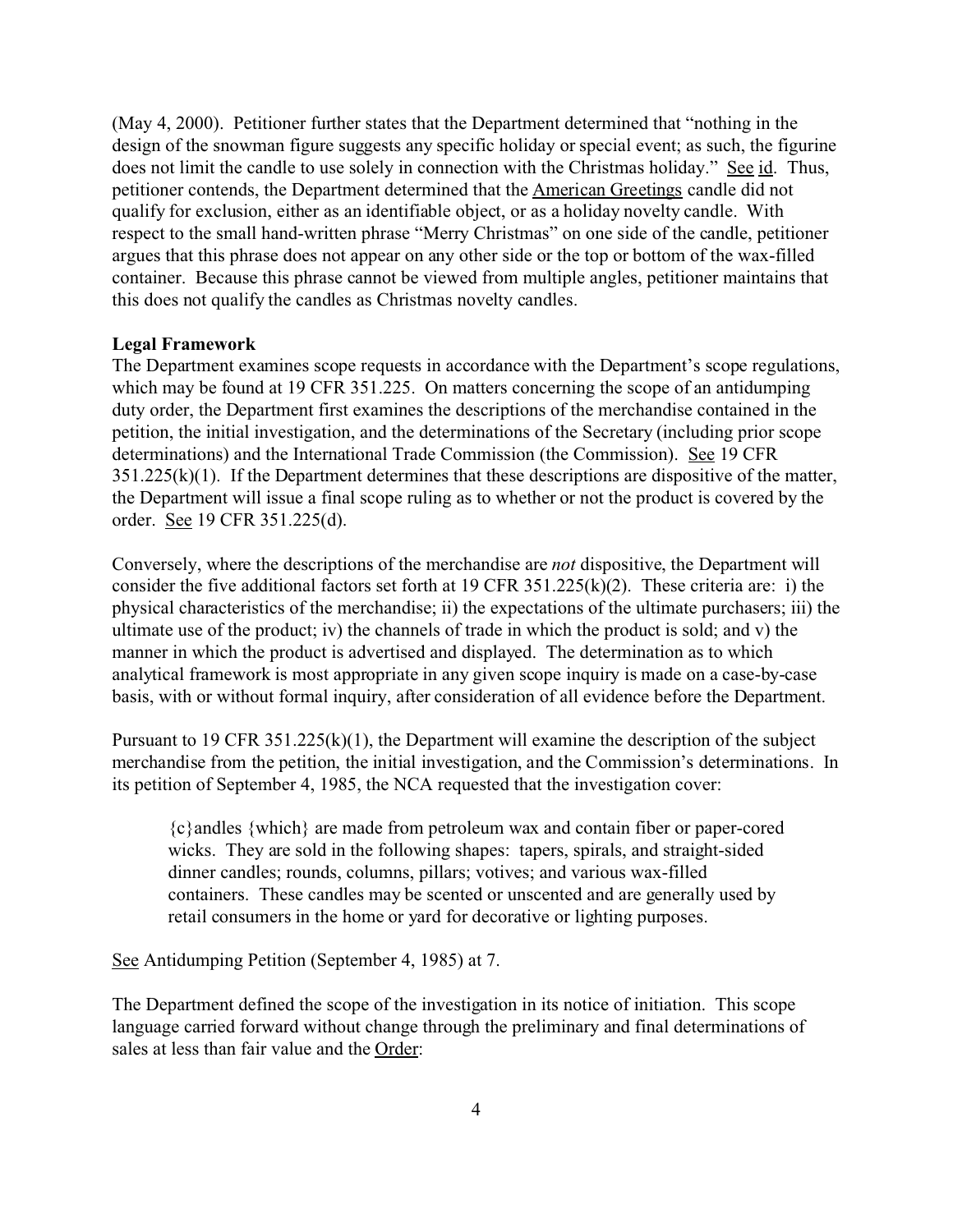{c}ertain scented or unscented petroleum wax candles made from petroleum wax and having fiber or paper-cored wicks. They are sold in the following shapes: tapers, spirals, and straight-sided dinner candles; rounds, columns, pillars, votives; and various wax-filled containers.

See Petroleum Wax Candles from the People's Republic of China: Initiation of Antidumping Duty Investigation, 50 FR 39743 (September 30, 1985); Petroleum Wax Candles from the People's Republic of China: Preliminary Determination of Sales at Less Than Fair Value, 51 FR 6016 (February 19, 1986); Final Determination; and Order.

The Commission adopted a similar definition of the "like product" subject to its determinations, noting that the investigations did not include "birthday, birthday numeral and figurine type candles." See Determination of the Commission (Final), USITC Publication 1888, August 1986, at 4, note 5, and A-2 (Commission Determination). The Commission stated that "we determine that the domestic like product shall consist only of petroleum wax candles." See id. at 9. In its discussion of like product, the Commission also stated:

Petroleum wax candles are those composed of over 50 percent petroleum wax, and may contain other waxes in varying amounts, depending on the size and shape of the candle, to enhance the melt-point, viscosity, and burning power.

See id. at 4-5.

The Department clarified the scope of the Order in relation to certain novelty candles. See Russ Berrie Ruling, 57 F. Supp. 2d, at 1194. In 1987, the Department issued a notice to the United States Customs Service (since renamed CBP) in connection with a scope ruling which provides:

The Department of Commerce has determined that certain novelty candles, such as Christmas novelty candles, are not within the scope of the antidumping duty order on petroleum-wax candles from the People's Republic of China (PRC). Christmas novelty candles are candles specially designed for use only in connection with the Christmas holiday season. This use is clearly indicated by Christmas scenes and symbols depicted in the candle design. Other novelty candles not within the scope of the order include candles having scenes or symbols of other occasions (e.g., religious holidays or special events) depicted in their designs, figurine candles, and candles shaped in the form of identifiable objects (e.g., animals or numerals).

See Petroleum-Wax Candles from the People's Republic of China - Antidumping - A-570-504; C.I.E.-212/85, September 21, 1987; Letter from the Director, Office of Compliance, to Burditt, Bowles & Radzius, Ltd., July 13, 1987.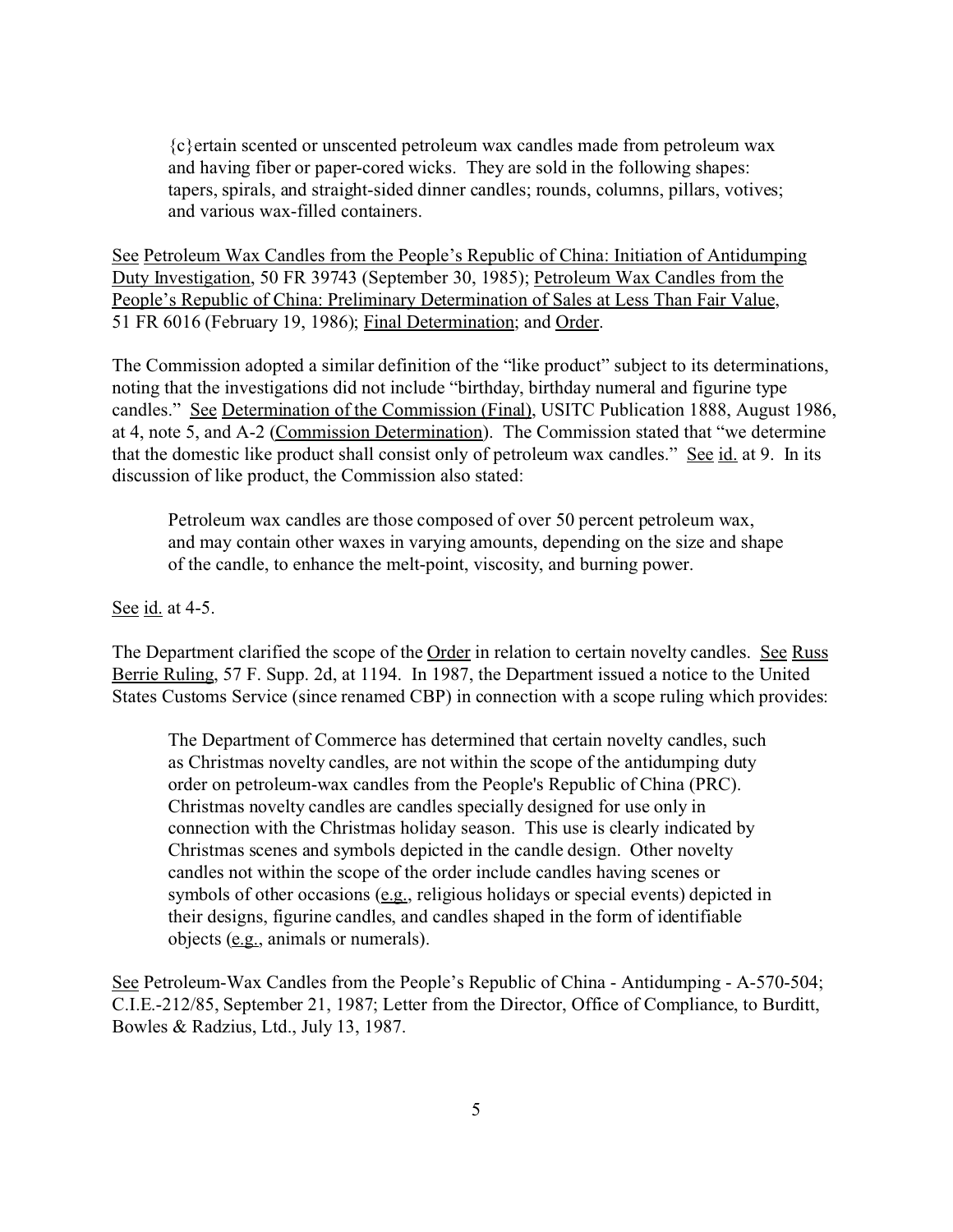In November 2001, the Department changed its interpretation of the scope of the Order. See Final Scope Ruling – Antidumping Duty Order on Petroleum Wax Candles From the People's Republic of China (A-570-504); J.C. Penney (November 9, 2001) (J.C. Penney Scope Ruling). In this ruling, the Department reviewed the text of the scope of the Order, beginning with the text of the first sentence of the scope which covers "{c}ertain scented or unscented petroleum wax candles made from petroleum wax and having fiber or paper-cored wicks." See Order. The text following this broad, inclusive sentence provides a list of shapes; this list is not modified by any express words of exclusivity. The result of our prior practice of not including within the scope of the Order candles of a shape other than those specifically listed in the Order was inconsistent with the fact that the candles were "scented or unscented petroleum wax candles made from petroleum wax and having fiber or paper-cored wicks."<sup>3</sup> In the J.C. Penney Scope Ruling, the Department revised this practice because the former practice had the effect of narrowing the broad coverage of the first sentence of the Order's scope. The list of shapes in the second sentence of the Order's scope does not provide a textual basis for such a narrowing of the coverage of the first sentence of the Order's scope.

This approach of evaluating candles in light of the entire text of the Order's scope is in keeping with Duferco Steel, noting that a better approach in scope rulings is to avoid subjective issues of intent and, instead, look to the petition's language to determine whether the class or kind of merchandise at issue was expressly included. See Duferco Steel, Inc. v. United States, 146 F. Supp. 2d 913 (CIT 2001) (Duferco Steel).

Although the specific scope decision in Duferco Steel has been overturned by the United States Court of Appeals of the Federal Circuit (CAFC) in Duferco Steel, Inc. v. United States, 296 F.3d 1087 (Fed. Cir. 2002) (Duferco Steel II), the Court's ruling does not undermine the Department's scope determination in the <u>J.C. Penney Scope Ruling</u>. The plain language of the scope of the Order clearly states " ${c}$ } ertain scented or unscented petroleum wax candles made from petroleum wax and having fiber or paper-cored wicks . . . sold in the following shapes: tapers, spirals, and straight-sided dinner candles; rounds, columns, pillars, votives; and various wax-filled containers" are included within the scope of the Order. Thus, the Order offers a descriptive list of the shapes of candles included within the Order; but, as the courts have recognized, there is no requirement that every single product covered must be identified in the scope. More specifically, the CAFC has stated that "the petitions that led to the issuance of the order did not need to specifically identify the {product} in order to cover {it}; our precedent, to say nothing of the regulations, makes clear that neither a petition nor an antidumping or

<sup>&</sup>lt;sup>3</sup> See, e.g., Final Scope Ruling - Antidumping Duty Order on Petroleum Wax Candles From the People's Republic of China (A-570-504); Endar Corp. (January 11, 2000) (Endar) (the Department determines that a "dragonfly" candle, in the shape of a rough-hewn stone with a dragonfly carved on top, should not be included within the scope because it is of a shape not specifically listed by the language of the scope); See also Final Scope Ruling – Antidumping Duty Order on Petroleum Wax Candles From the People's Republic of China (A-570-504); American Drug Stores, Inc. (March 16, 1998) (the Department determined that a sphere or ball-shaped candle should not be included within scope because it is a shape not specifically listed by the language of the scope).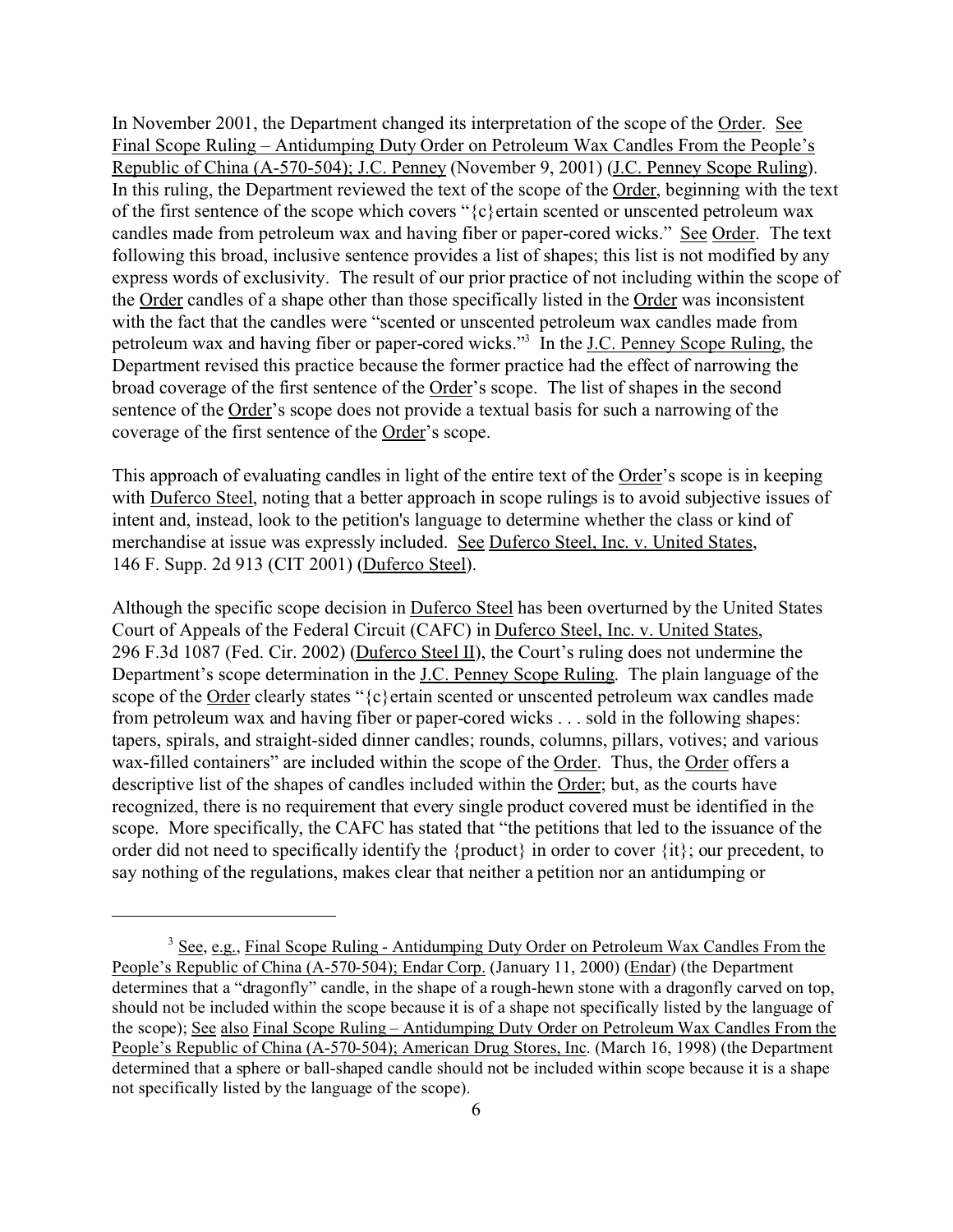countervailing duty order requires that level of specificity."<sup>4</sup> The CAFC further stated "{a}s a matter of law, a petition need not list the entire universe of products . . . in order {for the petition} to cover those products."<sup>5</sup> Thus, as applied to this Order, there is no requirement, nor is it possible, for all the shapes of candles to be listed.<sup>6</sup> In fact, if the list were exhaustive, there would have been no need for the Department to render a decision on novelty candles or any other candle that was not explicitly listed as a shape in the scope of the Order. However, the Department did issue the novelty candle exception, which offered a narrowly construed exception and left all other petroleum wax candles from the PRC covered by the Order.

When determining whether a particular novelty candle is within the scope of the Order, the Department will first determine whether the candle is made of petroleum wax. If the candle is made of petroleum wax, the Department will look to see whether the shape of the candle falls within those shapes listed in the second sentence of the scope as defined in the Order, i.e., "tapers, spirals, and straight-sided dinner candles; rounds, columns, pillars, votives; and various wax-filled containers." If the Department determines that a candle is one of these shapes, it is within the scope of the Order.

If the Department finds that a candle's shape is not among the shapes listed in the second sentence of the scope as defined in the Order, i.e., taper, spiral, straight-sided dinner candle, round, column, pillar, votive, and various wax-filled containers, then the candle will be evaluated to determine whether it is a novelty candle. For a candle to qualify for this exception, the characteristic which is claimed to render it a novelty candle (i.e., the shape of an identifiable object or a holiday-specific design), should be easily recognizable in order for the candle to merit not being included within the scope of the Order. Specifically, among other determining factors, the Department will examine whether the characteristic is identifiable from most angles and whether or not it is minimally decorative, e.g., small and/or singularly placed on the candle. If the identifiable object or holiday-specific design is not identifiable from most angles, or if the design or characteristic is minimally decorative, the Department may determine that the candle should be included within the scope of the Order. See Final Scope Ruling – Antidumping Duty Order on Petroleum Wax Candles From the People's Republic of China (A-570-504); J.C. Penney Purchasing Corp. (May 21, 2001); Final Scope Ruling – Antidumping Duty Order on Petroleum Wax Candles From the People's Republic of China (A-570-504); San Francisco Candle Co. (Feb. 12, 2001) (SFCC Ruling); San Francisco Candle Company, Inc. v. United States, 265 F. Supp. 2d 1374, 1379 (CIT 2003) (SFCC); and Endar. If the candle does not possess characteristics set out in the July 1987 novelty candle exception, and it is a scented or unscented petroleum wax candle made from petroleum wax and having a fiber or paper-cored wick, the Department will determine that the candle is within the scope of the Order.

 $^5$  <u>Id.</u>

<sup>4</sup> Novosteel SA v. United States, 284 F.3d 1261, 1264 (Fed. Cir. 2002).

<sup>6</sup> See Petroleum Wax Candles from China, USITC Pub. No. 3226 Investigation No. 731-TA-282 (Review) (August 1999) (USITC Pub. No. 3226), at 18 ("Candles come in a wide variety of shapes and sizes. Major U.S. candle manufacturers reportedly will offer 1,000 to 2,000 varieties of candles in their product lines.")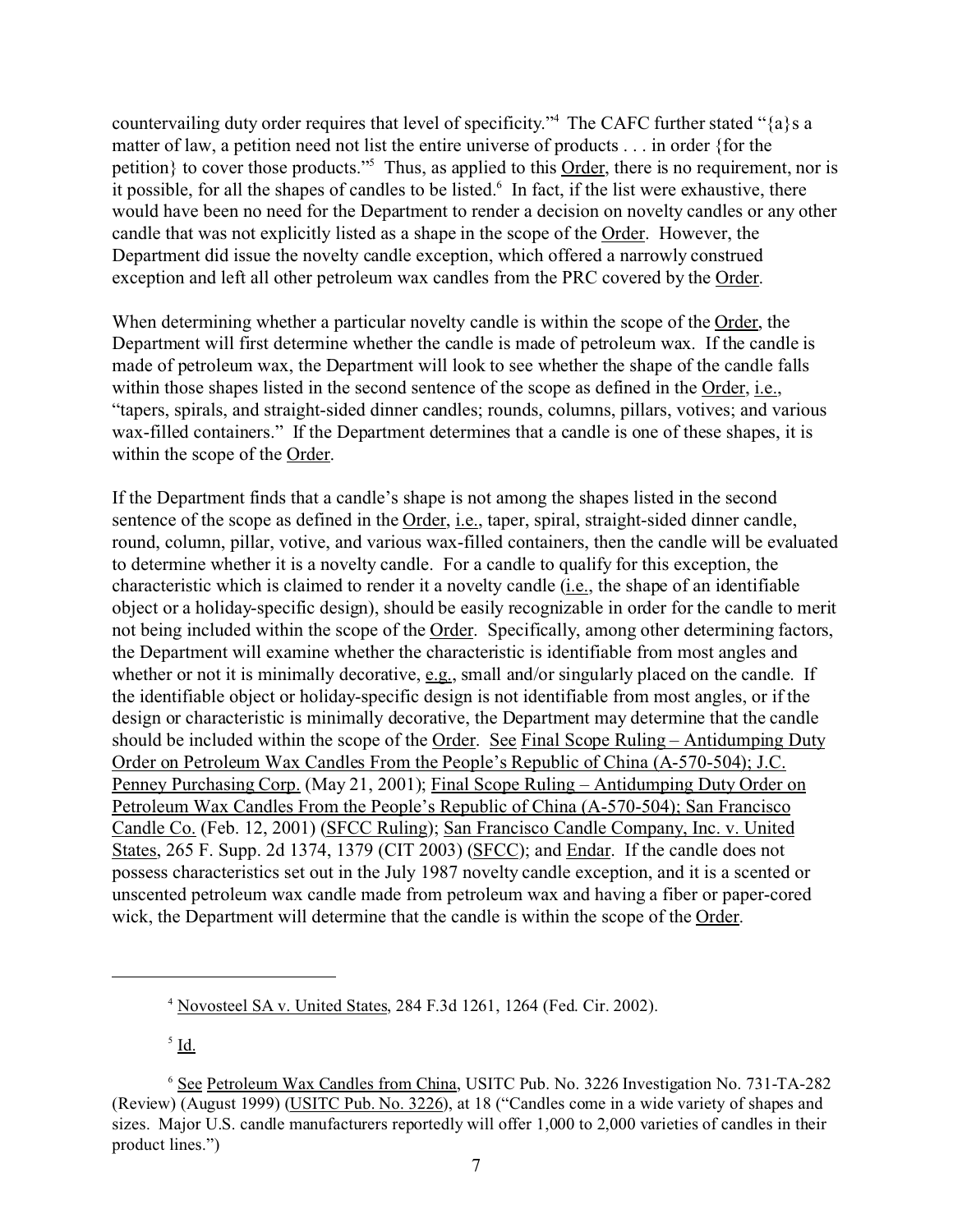Documents and parts thereof from the underlying investigation deemed relevant by the Department to this scope ruling were made part of the record of this determination and are referenced herein. Documents that were not presented to the Department, or placed by it on the record, do not constitute part of the administrative record for this scope determination.

## **Analysis of Crazy Mountain Inc.'s Candles**

With respect to the instant request, we recommend that, for the reasons outlined below, CMI's two styles of ceramic wax-filled containers each with the words "Merry Christmas" on one side and with a "snowman" or "snow-woman" figurine attached to the top of each candle's lid are within the scope of the Order.

## **"Snowman and Snow-Woman" Figurine Candles**

CMI argues that the two involved ceramic wax-filled containers with the words "Merry Christmas" and a "snowman" or "snow-woman" figurine on each of the candles' lids, should not be included within the scope of the Order because they are Christmas candles. CMI also argues that, because these two candles contain the words "Merry Christmas," they meet the Department's novelty and holiday candle exception and, therefore, should not be included within the scope of the Order. Based on CMI's comments, we examined whether the "snowman" and "snow-woman" candles were in fact holiday or novelty candles.

Although each candle and its lid is sold as a set, the figurine lid is not permanently attached to the wax-filled ceramic container base. The candle containers are molded with an exterior texture or have painted designs that represent snowflakes. The candle containers have the words "Merry Christmas" printed on one side. The words "Merry Christmas" are only visible from one angle on both candles.

With respect to CMI's argument that these candles qualify for the holiday or novelty candle exception, we find that the involved wax-filled containers do not qualify for this exception. In order to qualify for the holiday or novelty exception, the scenes, symbols, or motifs on the candles must be specific and exclusive to the Christmas holiday, not merely an evocation of the winter season. See Final Scope Ruling: Antidumping Duty Order on Petroleum Wax Candles From People's Republic of China (A-570-504); Abram Enterprises, Inc. (January 19, 2005) (where the Department determined that a "snowman" candle is included within the scope of the Order). Further, as we have established in prior scope rulings, candles containing snowmen or snow-women designs by themselves are not Christmas holiday items because "snowmen" and "snow-women" are merely associated with winter and are not specific or exclusive to Christmas or any other generally recognized holiday. See Final Scope Ruling; Antidumping Duty Order on Petroleum Wax Candles From the People's Republic of China (A-570-504); American Greetings Corporation. (May 4, 2000) (where the Department determined that snowman designs are not specific to any holiday or special event). In this instance, the "snowman" and "snow-woman" figurines are only on the lids of the candle containers. The essential feature of the candle is its base, which contains the wick. We find that the base is a wax-filled container, which is specifically mentioned in the language of the scope of the Order. Thus, we find that the candle is within the scope of the Order.